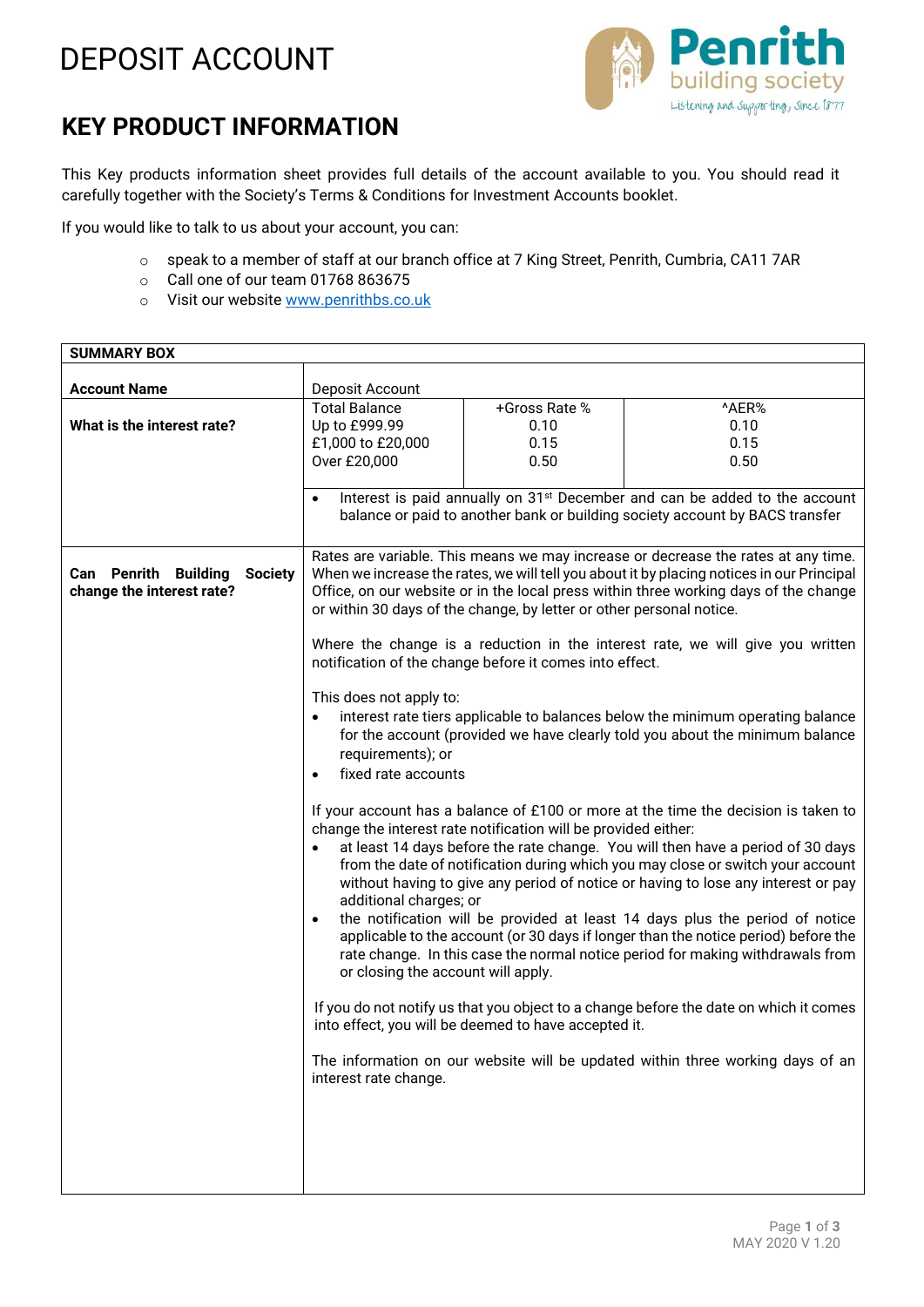|                                                                                       | £100.10                                                                                                                                                                                                                                                                                                                                                                                                                                                                                                                                                                                                                                                                                                                                                                                                                                                                                                                                                                                                                                                                                                                                                                                                                                                                                                                                                                                                                                                                                                                                                                                                                                                                                                                                                               |  |  |
|---------------------------------------------------------------------------------------|-----------------------------------------------------------------------------------------------------------------------------------------------------------------------------------------------------------------------------------------------------------------------------------------------------------------------------------------------------------------------------------------------------------------------------------------------------------------------------------------------------------------------------------------------------------------------------------------------------------------------------------------------------------------------------------------------------------------------------------------------------------------------------------------------------------------------------------------------------------------------------------------------------------------------------------------------------------------------------------------------------------------------------------------------------------------------------------------------------------------------------------------------------------------------------------------------------------------------------------------------------------------------------------------------------------------------------------------------------------------------------------------------------------------------------------------------------------------------------------------------------------------------------------------------------------------------------------------------------------------------------------------------------------------------------------------------------------------------------------------------------------------------|--|--|
| What would the estimated balance<br>be after 12 months based on a<br>£100 deposit?    | This projection is provided for illustrative purposes only. It is based on the minimum<br>balance of £100, no further deposits or withdrawals being made and interest being<br>added to the account. The projected balance is based on the annual interest rate.                                                                                                                                                                                                                                                                                                                                                                                                                                                                                                                                                                                                                                                                                                                                                                                                                                                                                                                                                                                                                                                                                                                                                                                                                                                                                                                                                                                                                                                                                                      |  |  |
| What would the estimated balance                                                      | £1,001.50                                                                                                                                                                                                                                                                                                                                                                                                                                                                                                                                                                                                                                                                                                                                                                                                                                                                                                                                                                                                                                                                                                                                                                                                                                                                                                                                                                                                                                                                                                                                                                                                                                                                                                                                                             |  |  |
| be after 12 months based on a<br>£1,000 deposit?                                      | This projection is provided for illustrative purposes only. It is based on no further<br>deposits or withdrawals being made and interest being added to the account. The<br>projected balance is based on the annual interest rate.                                                                                                                                                                                                                                                                                                                                                                                                                                                                                                                                                                                                                                                                                                                                                                                                                                                                                                                                                                                                                                                                                                                                                                                                                                                                                                                                                                                                                                                                                                                                   |  |  |
| What would the estimated balance<br>be after 12 months based on a<br>£20,000 deposit? | £20,100                                                                                                                                                                                                                                                                                                                                                                                                                                                                                                                                                                                                                                                                                                                                                                                                                                                                                                                                                                                                                                                                                                                                                                                                                                                                                                                                                                                                                                                                                                                                                                                                                                                                                                                                                               |  |  |
|                                                                                       | This projection is provided for illustrative purposes only. It is based on no further<br>deposits or withdrawals being made and interest being added to the account. The<br>projected balance is based on the annual interest rate.                                                                                                                                                                                                                                                                                                                                                                                                                                                                                                                                                                                                                                                                                                                                                                                                                                                                                                                                                                                                                                                                                                                                                                                                                                                                                                                                                                                                                                                                                                                                   |  |  |
| How do I open and manage my<br>account?                                               | To open an account simply call into Penrith Building Society with identification<br>$\bullet$<br>of all signatories together with a Certificate of Incorporation or Certificate to<br>Trade and an account opening mandate and complete the relevant application<br>forms. Alternatively, an application pack can be posted to you (Cumbria based<br>applicants only). Details of identification requirements can be obtained from our<br>branch or on our website<br>Minimum investment £100<br>$\bullet$<br>Maximum investment £150,000<br>$\bullet$<br>This account is available to UK corporate bodies, solicitor's client accounts and<br>$\bullet$<br>trust and trustee accounts, (with the exception of discretionary trusts) based in<br>Cumbria and can be opened in branch or by post<br>Copies of documents must be *certified<br>$\bullet$<br>The Society's total limit on combined savings should not exceed £200,000<br>$\bullet$<br>You can make payments into your account at any time by cash or cheque at our<br>$\bullet$<br>office during our normal opening hours by bank transfer or by post<br>Cheques made payable to the Society will only be accepted for payment into an<br>$\bullet$<br>account if they contain details (such as the name(s) of the account holder(s) or<br>the account number)<br>You will receive a passbook to help keep track of your savings<br>$\bullet$<br>Payments into your account can only be made in £ sterling<br>$\bullet$<br>If you would like to talk to us about your account, you can<br>speak to a member of staff at our branch office at 7 King Street, Penrith,<br>$\circ$<br>Cumbria, CA11 7AR<br>Call one of our team 01768 863675<br>$\circ$<br>Visit our website www.penrithbs.co.uk<br>$\circ$ |  |  |
| Can I withdraw money?                                                                 | Withdrawals can be made on demand during our normal business hours subject to                                                                                                                                                                                                                                                                                                                                                                                                                                                                                                                                                                                                                                                                                                                                                                                                                                                                                                                                                                                                                                                                                                                                                                                                                                                                                                                                                                                                                                                                                                                                                                                                                                                                                         |  |  |
|                                                                                       | our withdrawal limits and leaving the minimum balance of £100. If the balance in the<br>account drops below £100 then the account will be closed and the balance<br>outstanding together with any interest due will be repaid to the depositor. You must<br>produce your passbook at the time of withdrawal. You can withdraw money in the<br>following ways:<br>In person at our branch<br>By written postal request                                                                                                                                                                                                                                                                                                                                                                                                                                                                                                                                                                                                                                                                                                                                                                                                                                                                                                                                                                                                                                                                                                                                                                                                                                                                                                                                                 |  |  |
| <b>Additional Information</b>                                                         | Tax treatment depends on individual circumstances and may be subject to change<br>in the future.                                                                                                                                                                                                                                                                                                                                                                                                                                                                                                                                                                                                                                                                                                                                                                                                                                                                                                                                                                                                                                                                                                                                                                                                                                                                                                                                                                                                                                                                                                                                                                                                                                                                      |  |  |

+ Gross Rate is the rate of interest payable (without deduction of tax) and you will be responsible for paying tax you owe on interest as per your individual circumstances.